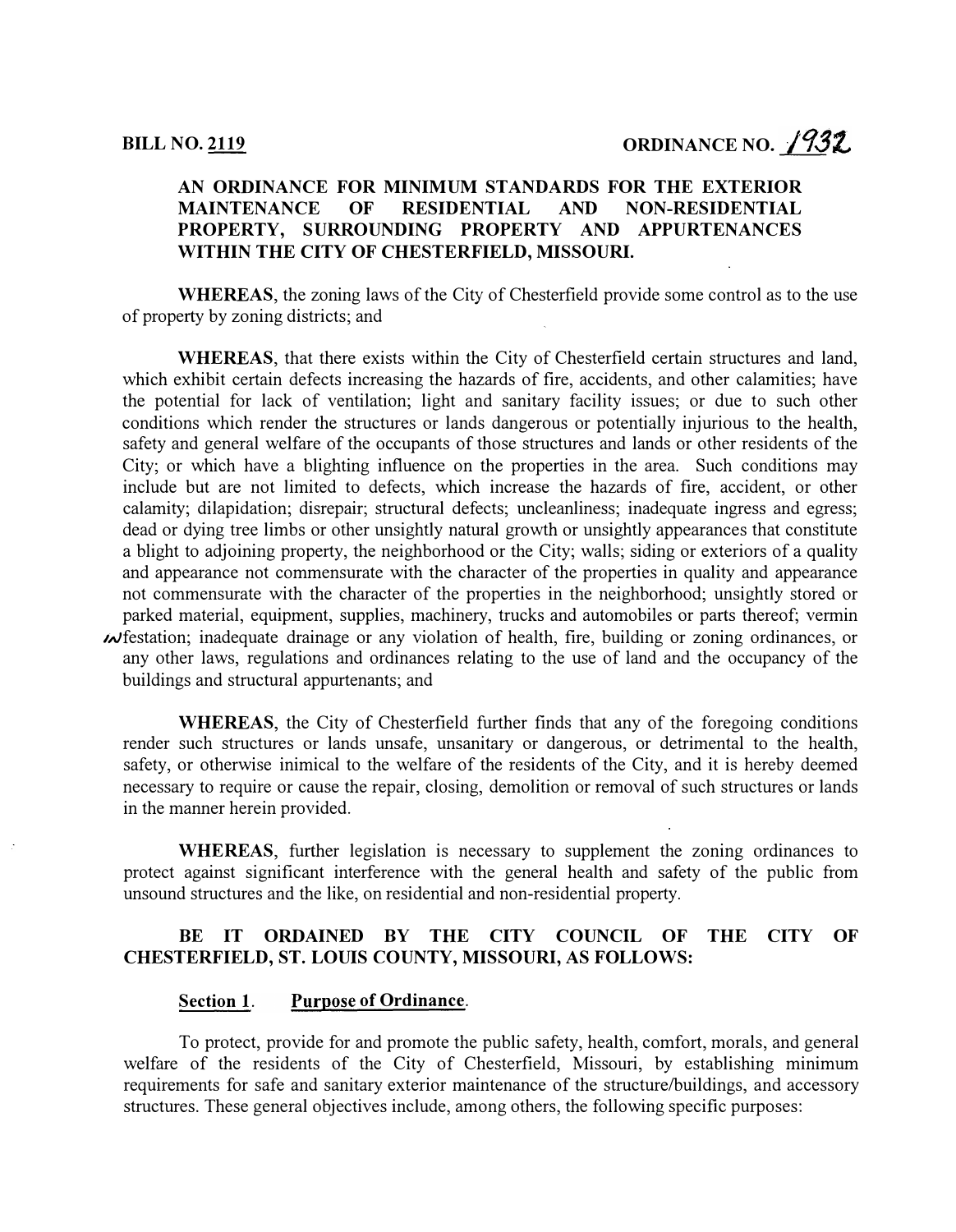- a) To protect the character and stability of all residential and non-residential properties within the City.
- b) To provide minimum standards for the exterior maintenance of the residential and non-residential property within the City.
- c) To prevent the creation of any blighting conditions by preventing the deterioration of any residential and non-residential property and thereby preserving the value of land and buildings throughout the City.
- d) To provide the means for the administration and enforcement of this ordinance to ensure that the above purposes are accomplished.

## Section 2. Acceptability of Article.

Every residential and non-residential building/structure within the City, whatever the nature of its use, whether vacant or occupied, whether existing or hereafter constructed, shall be maintained in accordance with the applicable requirements of this ordinance. In any case where a provision of any zoning, building, fire, safety, or health code of the municipality existing on the effective date of this article or hereafter established is found to be in conflict with the provisions contained herein, the provision that establishes the more restrictive standard shall prevail.

## Section 3. Definitions.

them: As used in this article, the following terms shall have the respective meanings ascribed to

- a. Accessory Structure: A detached subordinate structure located on the same lot as the main structure. Where a part of the wall of an accessory structure is part of a main structure or where an accessory is attached by a roof, such accessory structure shall be considered as part of the main structure. The use of said structure is customarily incidental to the main structure.
- b. Approved: Approved as applied to a material, device or method of construction shall mean approved by the building code adopted by the City, or approved by other authority designed by law to give approval in the matter in question.
- c. Basement: A floored and wall substructure of a building at least 50% below the average finished grade of the building.
- d. Cellar: A portion of a separate structure not part of a dwelling building located partly or wholly underground and having one-half (1/2) or more of its clear floor-to-ceiling height below the average grade of the adjoining ground. .
- e. Condominium: Property as described in Chapter 448 of the Missouri Revised Statutes, 1969, and all amendments thereto. (See Definition of Owner.)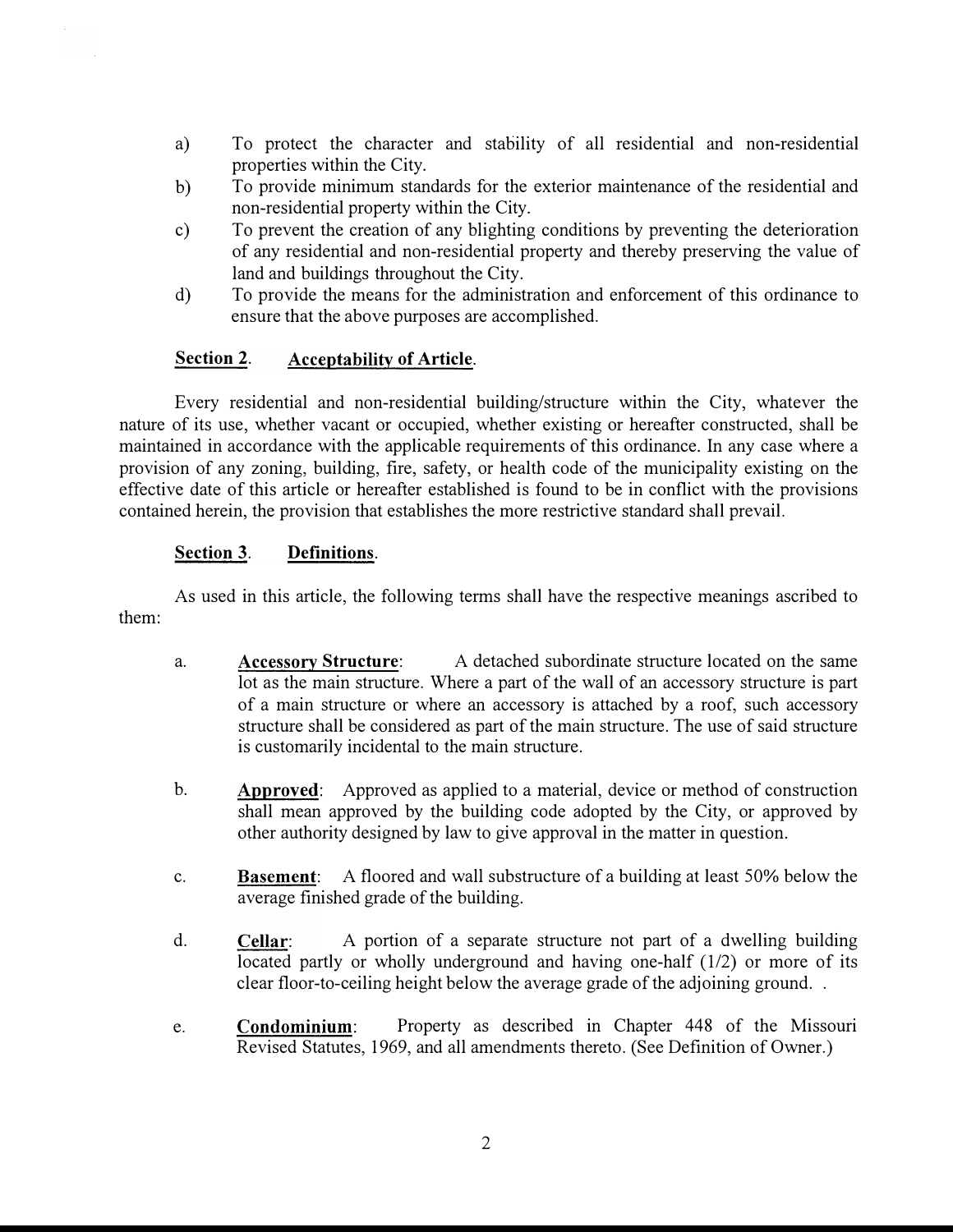- f. Deterioration: The condition or appearance of a building, or part thereof, characterized by evidence of physical decay, neglect or lack of maintenance.
- g. Dwelling: Any building, or portion thereof, which is designed or used or intended to be used as a living or sleeping facility for human occupants.
- h. Dwelling Unit: A self-sufficient living area for one family having its own permanently installed cooking and sanitary facilities.
- 1. Fixtures: An element or feature present on the exterior or interior premise of a building including such objects as flagpoles, light fixtures, and other semipermanently fixed structures.
- j. **Multifamily:** A building or portion thereof designed for or occupied exclusively by three (3) or more families living independently of each other in individual dwelling units.
- k. Occupant: The person, firm, partnership, corporation or other entity that has possession of any part of the space within the building.
- I. Operator: Any person, firm, partnership, corporation, or other entity who alone, jointly or severally with others, shall be in actual possession of, or have charge, care or control of any dwelling unit within the City. When the owner is represented by an employee, agent, trustee, guardian of the estate or person of the title holder, such person shall be bound to comply with the provisions of this article to the same extent as the owner. In all cases of condominiums, the Board of Managers shall be responsible for complying with all provisions of this article, if within the common elements, as defined by the specific declaration and by-laws.
- m. Owner: Any person, firm, partnership, corporation, or other entity who alone, jointly or severally with others shall be the titled owner or, shall be in .actual possession of, or have charge, care or control of any building, or part of a building within the City or the right to take charge, care or control of any building or part of a building within the City. When the owner is represented by an employee, agent, trustee, guardian of the estate or person of the title holder, such person shall be bound to comply with the provisions of this ordinance, including the common elements, as defined by the specific declaration and by-laws of the particular property or building.
- n. Person: A corporation, firm, partnership, association, organization and any other group acting as a unit, as well as any individual. It shall also include any executor, administrator, trustee, receiver or other representative appointed according to law. Whenever the word "Person" is used in any section of this article, prescribing a penalty or fine, as to partnerships or associations, the word shall include the individual partners or individual members thereof, and as to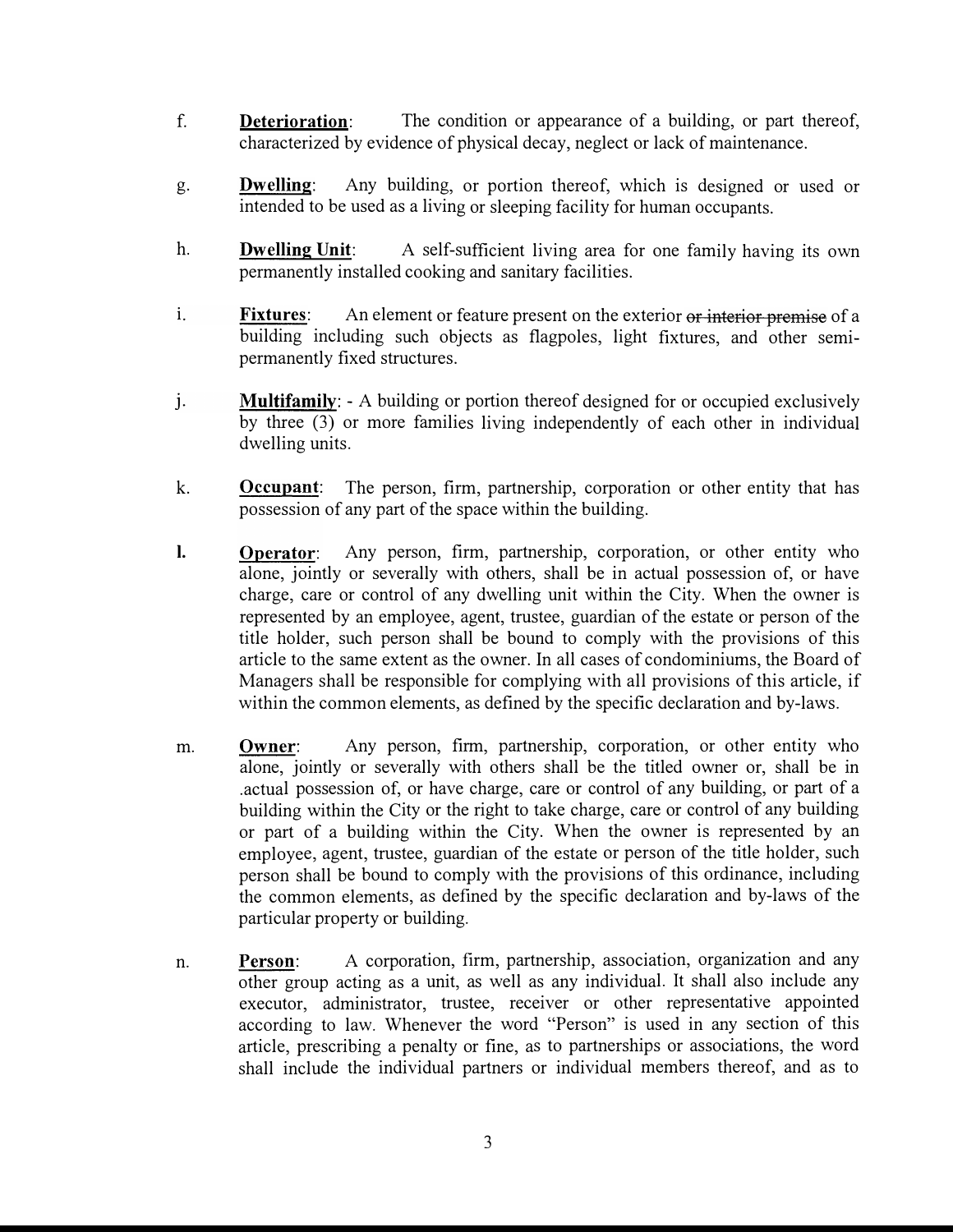corporations, shall include the individual officers, agents or members thereof who are responsible for any violation of such section.

- o. Premises: A lot, plot or parcel of land or any part thereof, including the buildings or structures thereon.
- p. Repair: To restore to a good and sound condition, state of operation, appearance or serviceability and free from defect or decay. All repairs to be made with materials similar to the undamaged area and designed to last approximately as long as would replacement by new materials.
- q. Replacement: To remove an existing item or portion of an item that cannot be restored, or in lieu of the repair of an item, to a good and sound state of operation, appearance or serviceability so as to be free from decay or defect and to construct or install any item with an item of improved quality or of similar quality as the existing item when new. Replacement will ordinarily take place when the item is not repairable.
- r. Structure: Anything constructed or erected, the use of which requires permanent location on the ground or attached to something having a permanent location on the ground, including, but without limiting, the generality of the foregoing: pergolas, radio towers, memorials and ornamental structures. The word "structure" includes the word "building" in addition to the foregoing.
- s. Yard: An open space on the same lot with a structure.

# Section 4. Enforcement Officer.

The Director of Planning is hereby designated to exercise the powers prescribed by this ordinance. In addition to the authority which may be specifically provided in this ordinance, the Director may exercise such powers as may be necessary or convenient to carry out and effectuate the purposes and provisions of this ordinance. The Director of Planning may appoint and fix the duties of such officers, agents and employees as the Director deems necessary to carry out the purposes of this ordinance and may delegate any of the aforementioned functions or powers to another officer, agent and/or employees.

# Section 5. Minimum Exterior Standards.

- a) General. The exterior of a building, including any exterior lighting mounted on the building, shall be maintained in a structurally sound and sanitary condition.
- b) Foundations. Every foundation shall be reasonably weather-tight and in good repair. The foundation elements shall adequately support the building at all points. All foundation walls shall be maintained so as to carry the safe design and operating dead and live loads.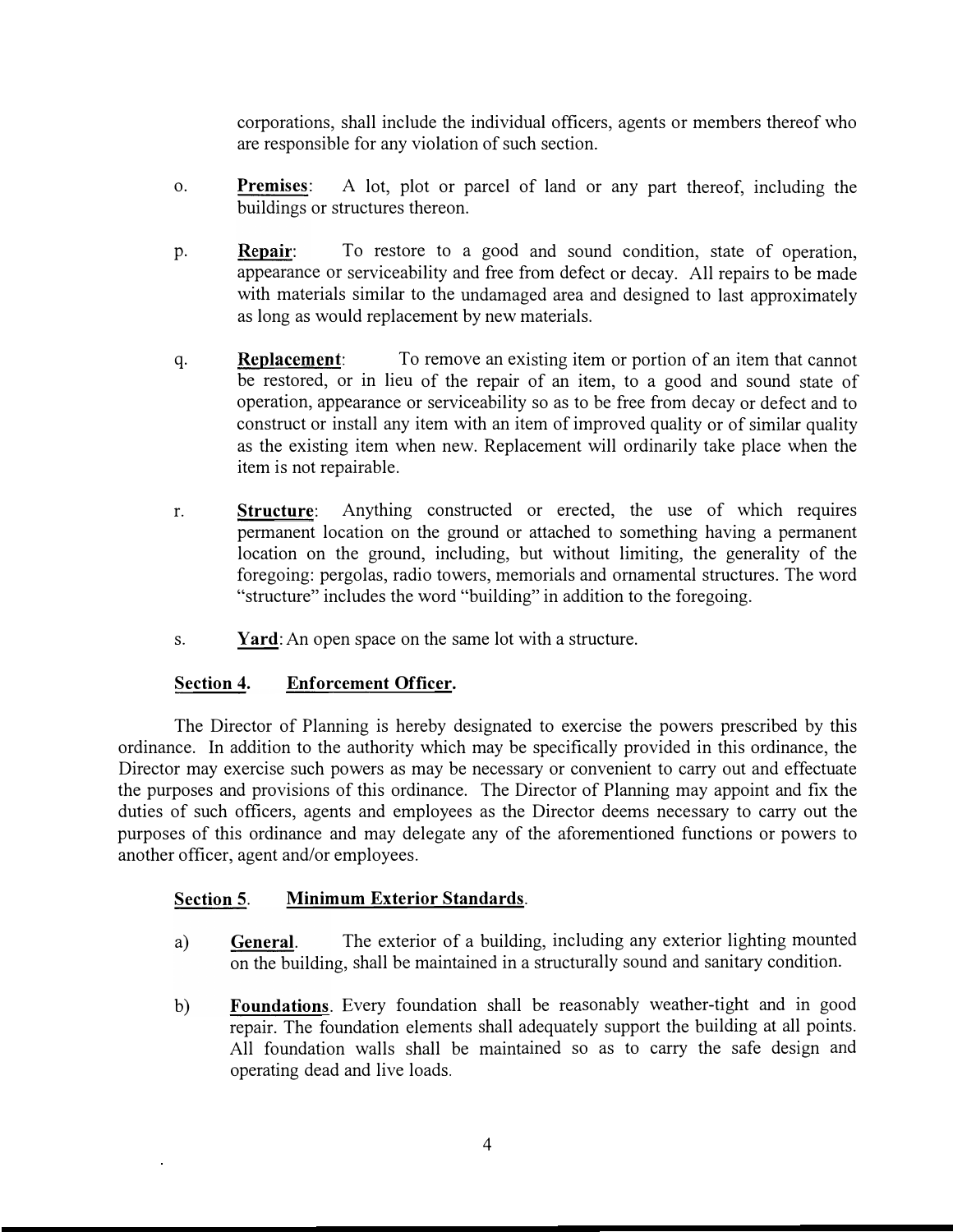- c) Roofs. The roof shall be sufficiently weather-tight, without loose shingles, missing or unsecured roofing materials.
- d) Stairs, Porches, Railings and Decks. No porch, stairway, railing or deck shall have rotting, loose or deteriorating supports. All stairs, porches, handrails and decks shall be maintained in such a manner as to be capable of supporting the load for which it was intended.
- e) Windows, Doors, Screens and Garage Doors. Every window, screen, and door shall fit reasonably tight within its frame and shall be in good repair, operable, capable of being easily opened and held in position by hardware. They shall be substantially tight without cracks, breaks or holes.
- f) Hardware and Fixtures. All exterior hardware and fixtures, including decorative fixtures, shall be well anchored and without loose or unsecured elements that pose a safety hazard.
- g) Driveways and Sidewalks. Driveways and sidewalks shall be maintained in such a manner as to remain reasonably free of holes, cracks and other signs of deterioration, wide or uneven ridges that may impede the safety of pedestrians.
- h) Fences and Retaining Walls. Fences and retaining walls shall be anchored firmly and be intact without loose or missing pieces, holes, or breaks in materials that would cause a failure of the fence or retaining wall to support the uses for which it is intended.
- i) Accessory Buildings. Structures or Appurtenances. All accessory buildings or structures, including, but not limited to, tie walls, retaining walls, antennae, towers, etc, shall be subject to all requirements of this article.
- j) Structural Members. All supporting structural members of a structure shall be kept in a structurally sound condition, free of deterioration and maintained in such manner as to be capable of safely bearing the dead and live loads imposed upon them.
- k) Exterior Walls. Every exterior structural or architectural wall shall be free of holes, breaks, loose or rotting boards or timber, or any other condition which might admit rain or dampness to the interior portions of the walls or to the occupied spaces of the building. All exterior surface materials, including wood, composition or metal siding, shall be maintained in a weatherproofed condition and shall be properly surface coated to prevent deterioration. Where an existing painted wall surface has areas of chipping, peeling, scaling or missing paint equal to or greater than 25 percent of the painted area, then such surface shall be repainted, or stripped of all paint and given a water-resistant coating if necessary.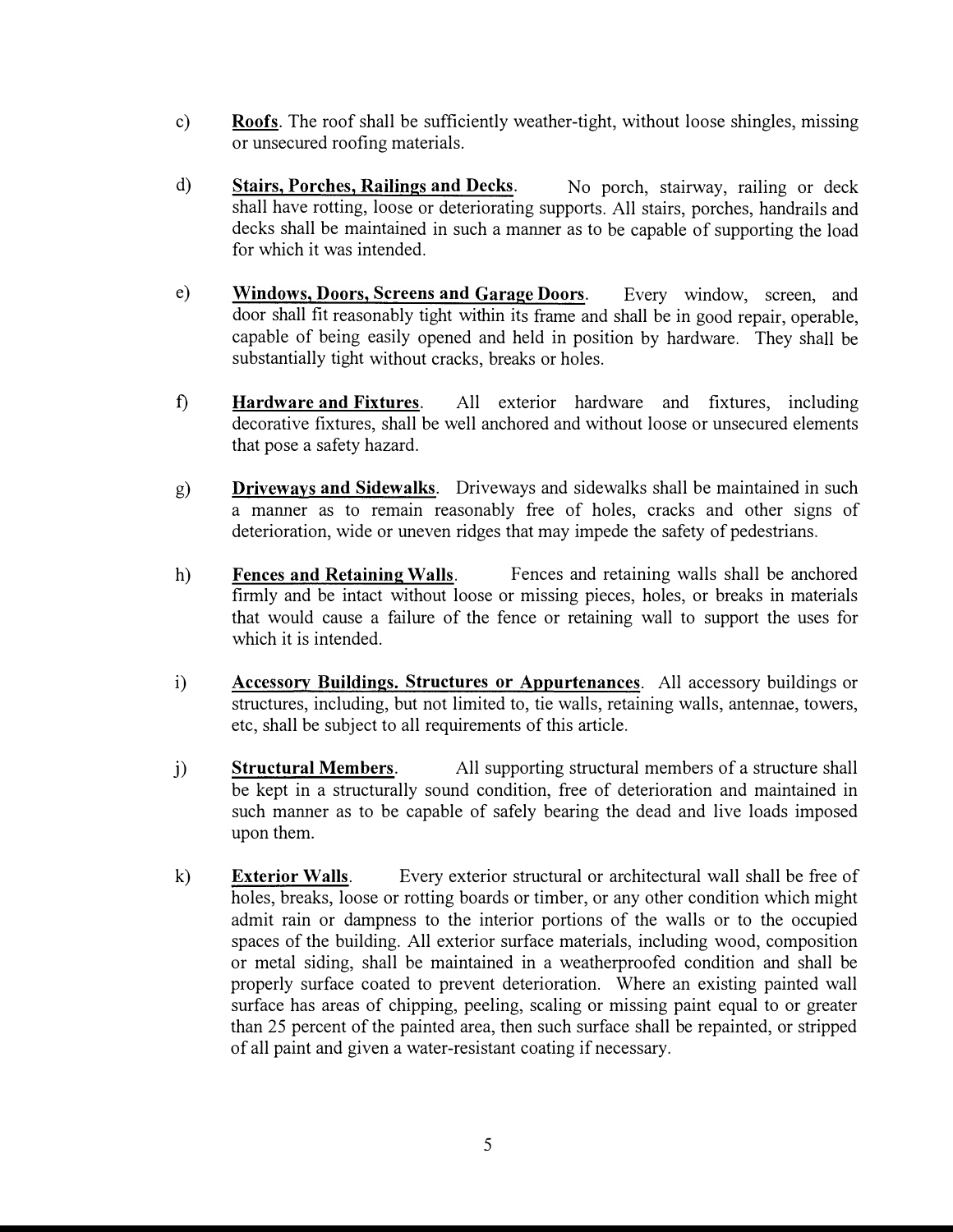- 1) **Decorative Features**. All cornices, moldings, belt courses, corbels, trim, wall facings and similar decorative features, shall be maintained in good repair with proper anchorage and in safe condition.
- m) **Canopies, Marquees, Awnings and Overhangs**. All canopies, marquees, awnings and any overhead extension shall be maintained in good repair and be properly anchored, shall be protected from the elements and against decay and rust by the periodic application of weather-coating materials such as paint or other protective treatment.
- n) Chimneys. All chimneys, smokestacks, cooling towers and similar appurtenances shall be maintained in a structurally safe and sound condition and in good repair.
- o) Basement Hatchways. Every basement or cellar hatchway shall be constructed and maintained in a safe and effective condition to prevent the entrance into the building of rodents, rain or surface drainage.
- p) Gutters and Downspouts. Rain gutters and downspouts, or other means of water diversion that are provided to collect/conduct and discharge all water from the roof and shall be anchored securely so as to discharge the water from the roof in the direction and manner intended.

Section 6. Registering Allegations. Any person desiring to register an allegation regarding any structure or land which may be in violation of this ordinance shall be required to state his or her name and address which shall be placed on record with the City as a condition precedent to the filing of an allegation. No anonymous allegations shall be accepted or recorded by the City. ALL allegations must state specifically the violation or violations being reported.

# Section 7. Right of Entry.

- a) Any authorized officer or agent of the City, pursuant to this chapter, shall be allowed onto any land within the City limits to investigate violations of this ordinance, provided that such entries shall be made in such a manner as to cause the least possible inconvenience to the persons in possession and said officer shall obtain an order for this purpose from a court of competent jurisdiction in the event entry is denied or resisted.
- b) Any authorized officer or agent of the City pursuant to this ordinance shall be allowed to enter onto any land within the City limits to abate violations of this ordinance.
- c) It shall be unlawful for any person to interfere with a public officer or agent of the City in performing his or her duties pursuant to this ordinance whether investigating or abating violations.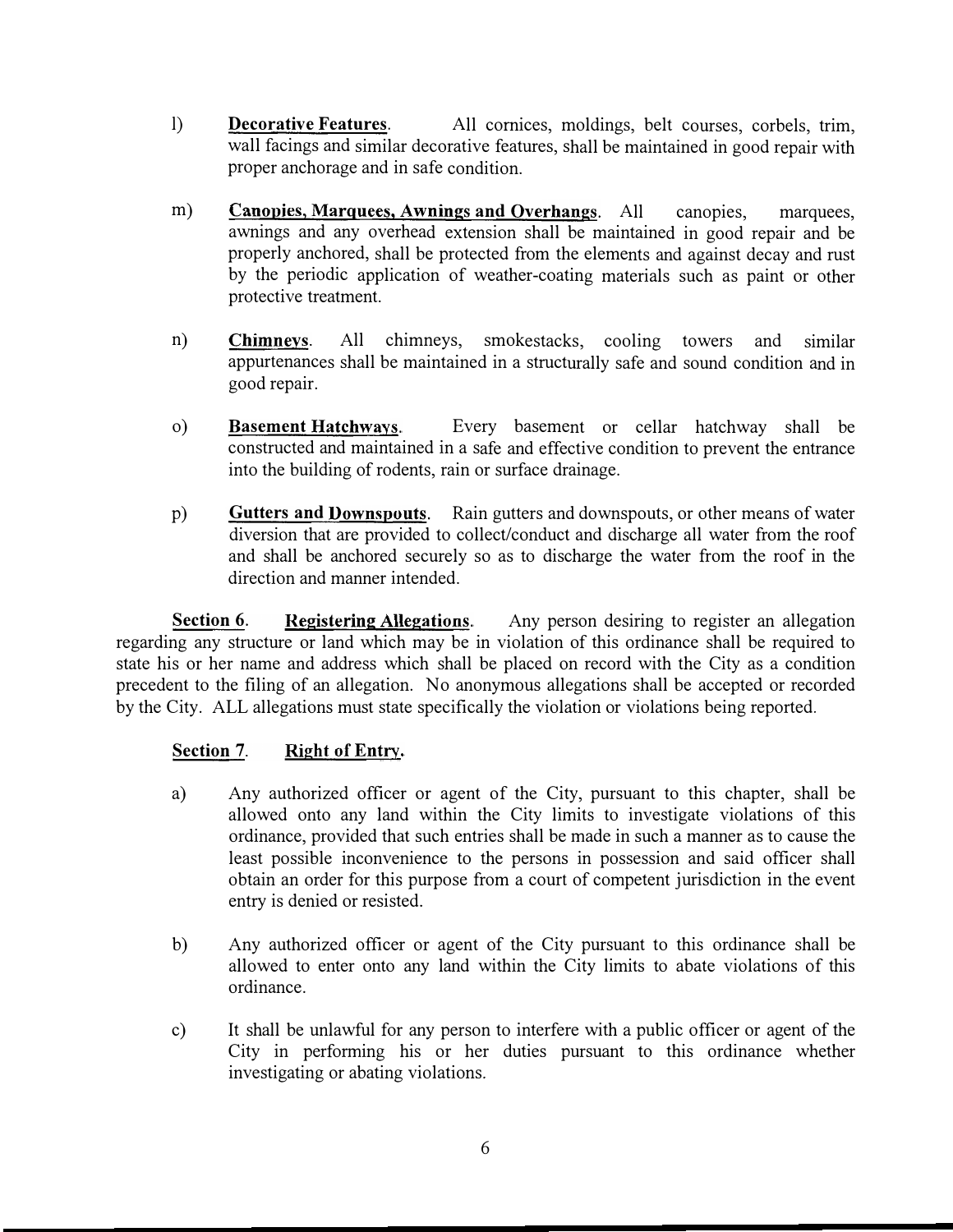d) Any person who interferes with an officer or agent of the City pursuant to this ordinance shall be punished as provided in section 11 of this ordinance.

# Section 8. Notice to Abate.

- a) Whenever it comes to the attention of the City, or the City becomes aware of the existence of a violation, the City shall investigate the violation. If the City's representative discovers a basis for determining that one or more sections of this ordinance have been violated, they shall issue a Notice of violation. Said Notice shall be left with any adult person occupying or in possession of such property, whether such person is the owner, renter or lessee thereof, by delivering such warning notice to such person, or if no one is present in the property or refuses to accept the notice, by posting the warning notice on the front, or side or rear entrance to the residence or building.
- b) The notice provided in subsection (a) shall contain:
	- (1) The address or legal description of the property;
	- (2) The ordinance number of the ordinance being violated;
	- (3) The nature of the violation, and the date by which such violation shall be removed or abated;
	- ( 4) A notice of the penalty for failure to remove or abate the violation, stating that if the violation reoccurs by the same occupier, owner or person in charge, a summons will be issued without further notice.
	- ( 5) The date that a hearing will be held before the Director of Planning or a designated agent at a place and time fixed not less then 10 days or more than 30 days after the service or mailing of said notice.
	- (6) Such notice shall also state that the owner, mortgagee, and the parties in interest shall be given the right to file an answer to the allegations and to appear in person, or otherwise with or without legal counsel, and give testimony at the place and time fixed in the notice. Said notice shall also state that the rules of evidence prevailing in courts of law or equity shall not be controlling in hearings before the hearing officer.
- c) During said hearing, the hearing officer shall have the power and authority to administer oaths and affirmations, examine witnesses, and receive evidence. The rules of evidence utilized by courts in Missouri shall not be controlling in hearings before the public officer.
- d) If the violation occurs on property where a residence or building is unoccupied, the warning notice may be posted as provided for in subsection (a). If the violation occurs on unimproved property, the warning notice may be posted upon a tree or other object upon the property.
- e) In addition, a notice in writing containing the same information as provided on the warning notice provided in subsection (b) shall be sent to the last known address of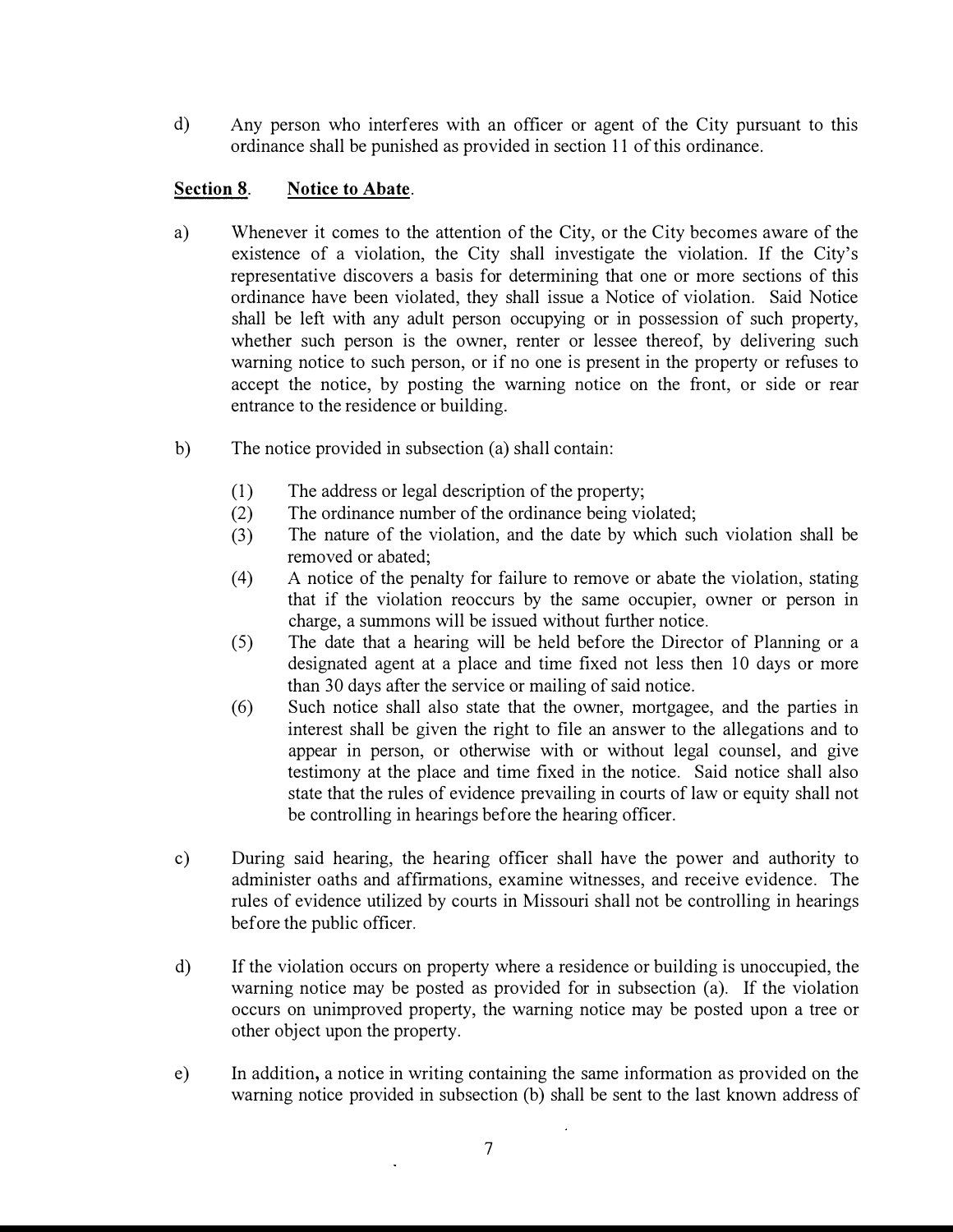owner of record as identified by the St. Louis County tax records or any other person having control of the property and any mortgage of record, by ordinary mail, postage prepaid.

#### Section 9. Orders of Hearing Officer.

Within thirty (30) days of any hearing held pursuant to Section 8 the hearing officer shall issue a written order containing findings of fact and stating the officer's determination. Such order shall be directed to the owner and served in a manner prescribed in Section 8 upon the owner and all other persons entitled to notice according to the provisions of Section 8(a). If the hearing officer determines that a violation has occurred, the order shall require the repair, alteration or improvement to be made and shall specify a time for the repair, alteration or improvement to be completed so as to correct the violation.

### Section 10. Failure to Comply with Order.

Once a notice has been given as required by Section 8 on a lot or tract of land in or on which a violation has been created or maintained, and after abatement thereof, the same violation recurs in or on the same lot or tract of land by the same person or persons responsible therefore, within one year of the abatement no further Notice as set forth in Section 8 need be given. Thereafter, such responsible person or persons may be summoned into municipal court to answer to the charges against him/her. In addition to the court costs normally assessed in all such cases, there shall be added thereto all costs incurred by the City in abating the violation, as set out in Sections 8 and 9.

#### Section 11.

Upon neglect or failure to act upon the order of the hearing officer, the City shall issue a summons as follows:

- a) Summons, service of. If a notice is given as provided in Section  $6-8$ , and if after the time for removal or abatement has lapsed, the property is re-inspected and the inspecting officer finds and determines that the violation has not been removed or abated, the inspecting officer shall fill out and sign as the complainant a complaint and information form, hereinafter referred to as a summons, directed to the same individuals as set forth in Section 8 and delivered in the same manner as set forth in Section 8 and specifying the section of the ordinance which is being violated and setting forth in general the nature of the violation. The summons shall contain a date on which the case will be on the municipal court docket for hearing. The City Prosecuting Attorney or Assistant City Prosecuting Attorney will review and approve the Summons and then shall sign the original copy of all such summons, and the original thereof shall be forwarded to the clerk of the municipal court for inclusion on the court's docket for the date shown on the summons.
- b) Abatement by City: costs assessed to person responsible. If the condition violating this ordinance is not corrected, after the occupant, owner or person in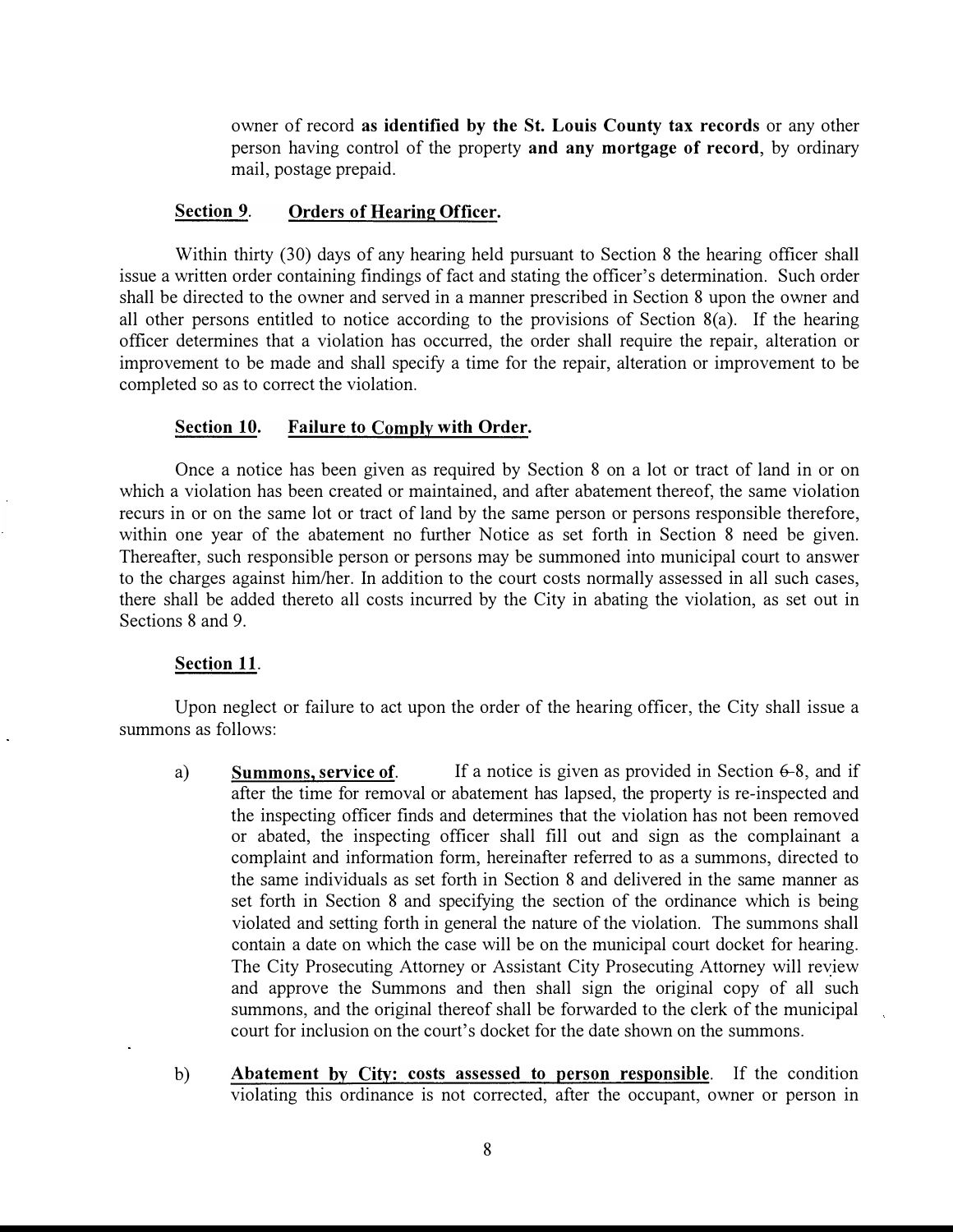charge of property for which a warning notice has been given to remove or abate a violation, fails to remove or abate the violation in the time specified in the notice, whether residential or non-residential, then the City may remove the same and thereby abate the violation, and, if necessary, may lawfully enter upon the property on which the violation remains unabated to remove or abate such violation at the costs of the person or persons responsible for creating or maintaining the violation, or by any persons as defined in Section 3.

- c) Payment of costs: special tax bill or judgment. All costs and expenses incurred by the City in removing or abating any violation on any residential or nonresidential property may be assessed against the property in the form of a special tax bill, which special tax bill shall become a lien on the property. Alternatively, the cost of removing or abating the violation, may be made a part of the judgment by the municipal judge, in addition to any other penalties and costs imposed, if the person charged either pleads guilty or is found guilty of causing, creating or maintaining a violation on residential or non-residential property.
- d) Warning notice, first offense. In all cases where the violation on residential or non-residential property is the first offense of the specified ordinance violation for the persons charged therewith, the notice provisions of Section 8 shall be observed.
- e) Warning notice. subsequent offenses. In all cases where the violation on residential or non-residential property is a repeat or continued offense on such property, the notice provisions of Section 8 need not be observed.

Section 12. This ordinance shall apply to any violations cited after the date of this ordinance.

## Section 13. Construction.

Nothing in this ordinance shall be construed to abrogate or impair the powers of the courts or of any department of the City to enforce any other provisions of the Chesterfield Municipal Code, where such provisions are applicable, and the powers conferred by this ordinance shall be in addition and supplemental to the powers conferred by any other law. In addition, nothing in this Ordinance shall be construed to impair or limit in any way the power of the City to define and declare nuisances and to cause their removal or abatement of nuisances by other authorized proceedings of the City.

## Section 14. Invalidity.

If any word, phrase, sentence, or section of this ordinance, or the application thereof to any person or circumstances, is held invalid, the invalidity shall be deemed not to affect other provisions or applications of the ordinance which can be given affect without the invalid provision or application, and to this end the provisions of this ordinance are severable.